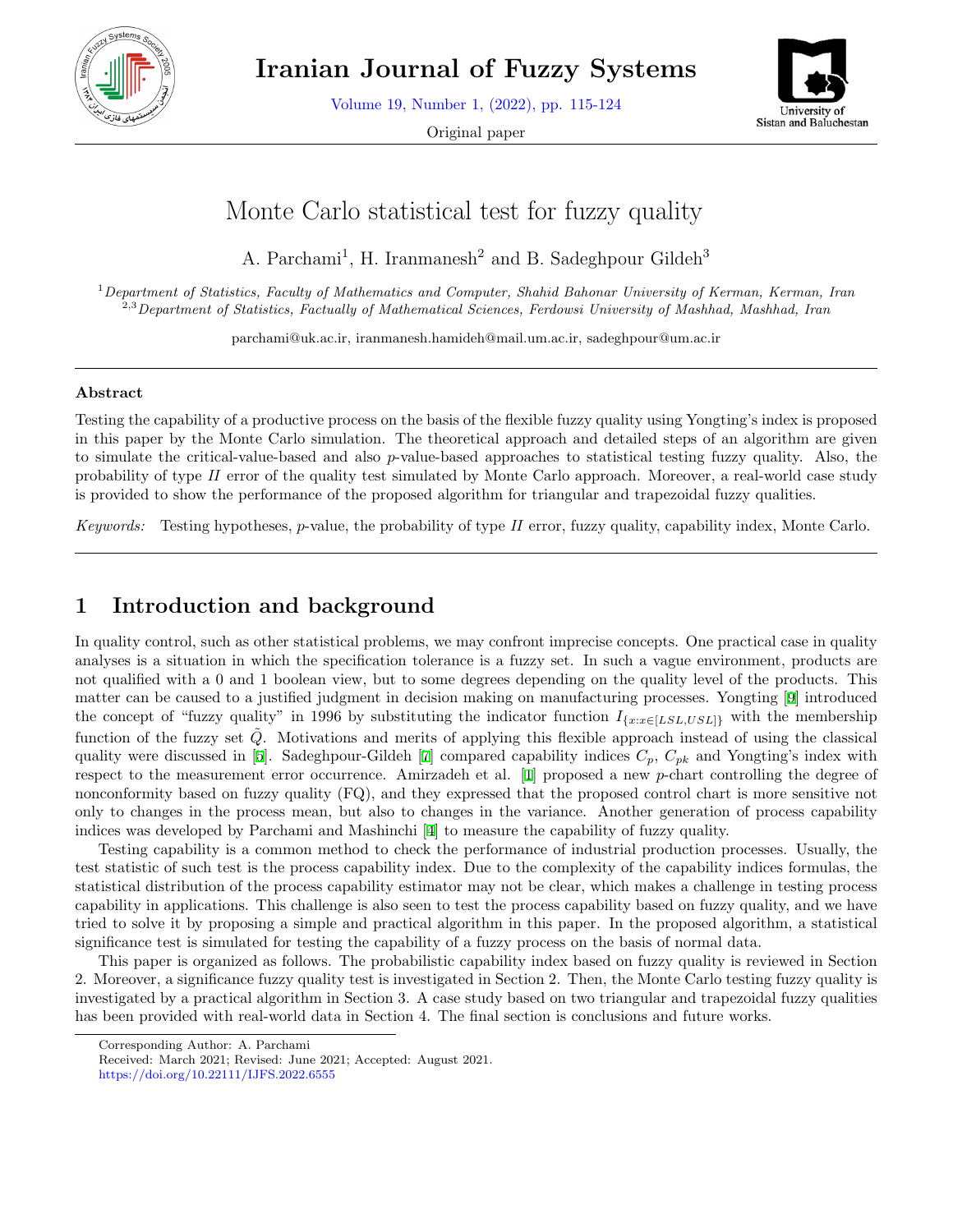### **2 Testing fuzzy quality**

#### **2.1 Capability index to measure fuzzy quality**

Let f be the probability density/mass function of a one-dimensional quality characteristic X. Yongting (1996) introduced the process capability index

<span id="page-1-0"></span>
$$
C_{\tilde{Q}} = \begin{cases} \int_{-\infty}^{+\infty} \tilde{Q}(x) f(x) dx, & \text{for continuous quality characteristic,} \\ \sum_{i=1}^{n} \tilde{Q}(x_i) f(x_i), & \text{for discrete quality characteristic,} \end{cases}
$$
 (1)

based on fuzzy quality for precise data in which  $\tilde{Q}$  is the membership function of fuzzy quality to construct the degree of conformity with the standard fuzzy quality. Note that  $\hat{Q}(x)$  represents the degree of conformity with standard quality (or briefly, the degree of quality) when the measured quality characteristic of a product is  $x$ ; see [\[5](#page-9-1)]. It must be mentioned that the introduced process capability index in Eq. [\(1](#page-1-0)) is equal to the probability of the fuzzy quality event, by considering Zadehs probabilistic definition [[10](#page-9-5)], that is,  $C_{\tilde{Q}} = P(X \in \tilde{Q})$ .

#### **2.2 Significance fuzzy quality test and** *p***-value**

**The main problem.** For fuzzy quality analysis under the normality condition of one-dimensional quality characteristic, the main problem is testing the null hypothesis

 $H_0: C_{\tilde{O}} \leq c_0$  (process is not capable),

against the alternative hypothesis

 $H_1: C_{\tilde{Q}} > c_0$  (process is capable),

based on the random sample  $x_1, x_2, \ldots, x_n$  with unknown mean and unknown variance parameters, where  $c_0 \in (0,1)$  is the standard minimal criterion for Yongting's capability index. From now on, we briefly call this problem Testing Fuzzy Quality (TFQ) throughout this paper and the Monte Carlo simulation approach is investigated for TFQ in Section [3](#page-2-0).

Now, we are going to derive a construction of a precise (and not fuzzy) test on the basis of the simulated distribution of  $C_{\tilde{Q}}$ , which is formally similar to recent tests. Obviously, the critical region of the proposed capability test is  $\widehat{C_{\tilde{Q}}}>c$ in which *c* is the precise unknown critical value and

<span id="page-1-1"></span>
$$
\widehat{C}_{\tilde{Q}} = \int_{-\infty}^{+\infty} \tilde{Q}(x) \widehat{\phi_{\mu,\sigma}}(x) dx = \int_{-\infty}^{+\infty} \tilde{Q}(x) \phi_{\hat{\mu},\hat{\sigma}}(x) dx,
$$
\n(2)

is the estimator of Yongting's capability index based on the fuzzy quality  $\tilde{Q}$  and random sample from normal distribution with unknown parameters  $\mu$  and  $\sigma^2$ . Note that, the estimator of Yongting's capability index can be easily obtained by replacing unknown parameters  $\mu$  and  $\sigma^2$  with their estimators  $\hat{\mu} = \bar{X}$  and  $\hat{\sigma}^2 = S^2 = \frac{\sum_{i=1}^n (X_i - \bar{X})^2}{n-1}$  $\frac{(A_i - A)}{n-1}$ , respectively. Considering random sample  $X_1, \ldots, X_n \stackrel{i.i.d.}{\sim} N(\mu, \sigma^2)$  with unknown parameters, the probability of type *I* error in TFQ can be formulated by

$$
\alpha = \sup_{H_0} \Pr\left(\widehat{C}_{\tilde{Q}} > c\right) = \Pr\left(\widehat{C}_{\tilde{Q}} > c \mid C_{\tilde{Q}} = c_0\right),\tag{3}
$$

and so

<span id="page-1-2"></span>
$$
Pr\left(\widehat{C}_{\tilde{Q}} \le c \mid C_{\tilde{Q}} = c_0\right) = 1 - \alpha. \tag{4}
$$

Therefore, the unknown critical value *c* is equal to the  $(1 - \alpha)$ th quantile of  $\widehat{C}_{\widehat{Q}}$  distribution under the assumption  $C_{\tilde{O}} = c_0$ , and finding a precise critical value *c* by the Monte Carlo simulation is investigated in Section 3 as the main goal of this paper. Moreover, the *p*-value in TFQ is equal to

<span id="page-1-3"></span>
$$
p\text{-value} = Pr\left(\widehat{C}_{\tilde{Q}} > \widehat{c}_{\tilde{Q}} \mid C_{\tilde{Q}} = c_0\right) = E\left[I\left(\widehat{C}_{\tilde{Q}} > \widehat{c}_{\tilde{Q}} \mid C_{\tilde{Q}} = c_0\right)\right],\tag{5}
$$

where  $\widehat{c}_0$  is the observed value of Yongting's capability index based on  $x_1, \ldots, x_n$  from Eq. [\(2](#page-1-1)) and  $I(A)$  is the indicator function of event/set *A*. The power function of the fuzzy quality test using Yongting's index is

$$
\Pi(C_{\tilde{Q}}) = Pr\left(\widehat{C}_{\tilde{Q}} > c\right),\tag{6}
$$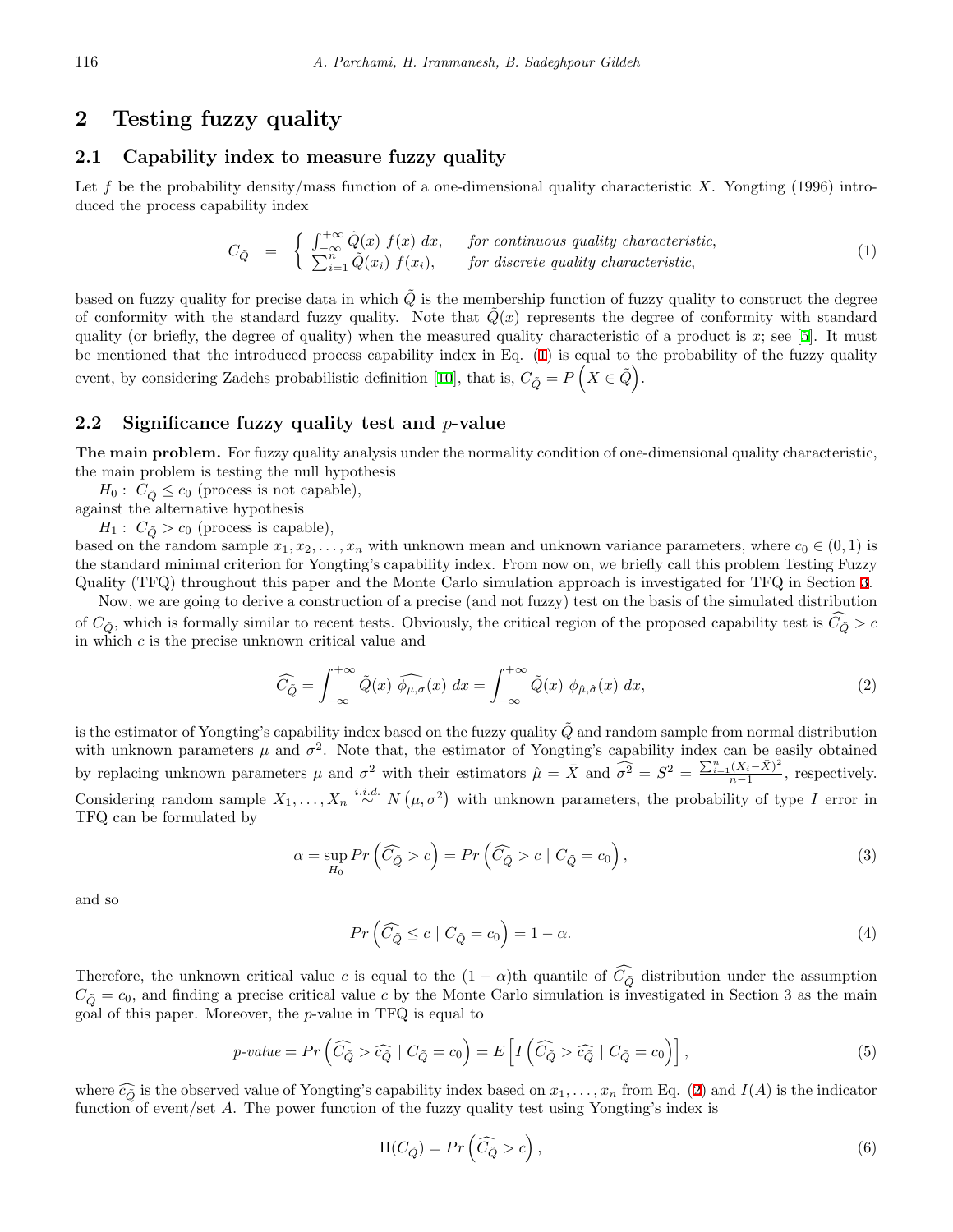where *c* is the critical value. Therefore, the probability of type *II* error at  $c^*_{\tilde{Q}}$  is equal to

<span id="page-2-1"></span>
$$
\beta(c_{\tilde{Q}}^*) = 1 - \Pi(c_{\tilde{Q}}^*) = Pr\left(\widehat{C}_{\tilde{Q}} \le c \mid C_{\tilde{Q}} = c_{\tilde{Q}}^*\right) = E\left[I\left(\widehat{C}_{\tilde{Q}} \le c \mid C_{\tilde{Q}} = c_{\tilde{Q}}^*\right)\right],\tag{7}
$$

for any  $c^*_{\tilde{Q}} > c_0$ .

# <span id="page-2-0"></span>**3 Monte Carlo testing fuzzy quality**

An algorithm is proposed in bellow to simulate/compute the critical value, *p*-value and the probability of type *II* error for the Monte Carlo TFQ at the given significance level *α*.

#### **Algorithm 1.**

**Step 1:** Compute the observed/estimated Yongting's index  $\widehat{c}_Q$  on the basis of the observed random sample  $x_1, x_2, \ldots, x_n$ by Eq.  $(2)$  $(2)$ .

**Step 2:** Calculate sequence  $\mu_1 < \mu_2 < \ldots < \mu_k$  to cover the interquartile range  $[Q_1, Q_3]$  by the following formula

$$
\mu_j = Q_1 + \frac{j-1}{k-1} (Q_3 - Q_1), \quad j = 1, 2, \dots, k,
$$
\n(8)

where  $Q_1$  and  $Q_3$  are 25th and 75th percentiles of observations  $x_1, x_2, \ldots, x_n$ .

**Step 3:** For any  $\mu_j \in \{\mu_1, \mu_2, \ldots, \mu_k\},\$ 

**a)** compute the unknown value of root  $\sigma_0$  from the equation  $C_{\tilde{O}} = c_0$ , which is equivalent to the equation

$$
\int_{-\infty}^{+\infty} \tilde{Q}(x) \phi_{\mu_j, \sigma_0}(x) dx = c_0,
$$
\n(9)

**b**) simulate  $m = 10^3$  random samples with size *n* from  $N(\mu_j, \sigma_0^2)$ , 0

**c**) estimates  $\widehat{c}_{\widehat{Q}}^{[1]}, \widehat{c}_{\widehat{Q}}^{[2]}, \ldots, \widehat{c}_{\widehat{Q}}^{[m]}$  $\widehat{c}_{\widehat{Q}}^{[1]}, \widehat{c}_{\widehat{Q}}^{[2]}, \ldots, \widehat{c}_{\widehat{Q}}^{[m]}$  $\widehat{c}_{\widehat{Q}}^{[1]}, \widehat{c}_{\widehat{Q}}^{[2]}, \ldots, \widehat{c}_{\widehat{Q}}^{[m]}$  for capability index, using Eq. (2) based on the fuzzy quality  $\widetilde{Q}$  for each simulated sample from part (b),

**d**) considering Eq. ([4\)](#page-1-2), the critical value for *m* simulated samples in part (b) is equal to the  $(1 - \alpha)$ th quantile of  $\hat{C}_{\tilde{Q}}$  distribution, that is

$$
c_j = \widehat{c}_{\widehat{Q}}^{(m(1-\alpha))}, \quad j = 1, \dots, k,\tag{10}
$$

where  $\widehat{c}_{\widehat{Q}}^{(1)}, \widehat{c}_{\widehat{Q}}^{(2)}, \ldots, \widehat{c}_{\widehat{Q}}^{(m)}$  are the ordered estimated indices in part (c),

**e)** simulate the *p*-value by

$$
p-value_j = \overline{I\left(\widehat{C}_{\tilde{Q}} > \widehat{c}_{\tilde{Q}} \mid C_{\tilde{Q}} = c_0\right)}
$$
  

$$
= \frac{1}{m} \sum_{r=1}^{m} I\left(\widehat{c}_{\tilde{Q}}^{[r]} > \widehat{c}_{\tilde{Q}} \mid \mu = \mu_j, \sigma = \sigma_0\right), j = 1, ..., k,
$$
 (11)

in which the simulated capability indices are denoted by  $\widehat{c}_Q^{[1]}, \ldots, \widehat{c}_Q^{[m]}$  and  $\sigma_0$  is the computable root of the equation  $C_{\tilde{Q}} = c_0$  from Part (a) by the Newton-Raphson method. Regarding to the strong low of large numbers, it must be mentioned that the Monte Carlo estimator *p*-value<sub>j</sub> almost surely converges to Eq. [\(5](#page-1-3)), for each iteration, as  $m \to \infty$ ,

**f**) for any arbitrary point  $c^*_{\tilde{Q}} > c_0$ , the simulated probability of type *II* error at  $c^*_{\tilde{Q}}$  is

$$
\beta(c_{\tilde{Q}}^*)_j = Pr \left( \widehat{C}_{\tilde{Q}} \le c_j \mid C_{\tilde{Q}} = c_{\tilde{Q}}^* \right)
$$
  
\n
$$
= \overline{I \left( \widehat{C}_{\tilde{Q}} \le c_j \mid C_{\tilde{Q}} = c_{\tilde{Q}}^* \right)}
$$
  
\n
$$
= \frac{1}{m} \sum_{r=1}^m I \left( \widehat{c}_{\tilde{Q}}^{[r]} \le c_j \mid \mu = \mu_j, \sigma = \sigma_0^* \right), j = 1, ..., k,
$$
 (12)

in which  $\sigma_0^*$  is the computable root of equation  $C_{\tilde{Q}} = c_{\tilde{Q}}^*$  by Newton-Raphson method and also the simulated indices basis of  $\mu_j$  and  $\sigma_0^*$  are denoted by  $\widehat{c_Q}^{[1]}, \ldots, \widehat{c_Q}^{[m]}$ . Note that the Monte Carlo estimator  $\beta(c_{\tilde{Q}}^*)_j$  almost surely converges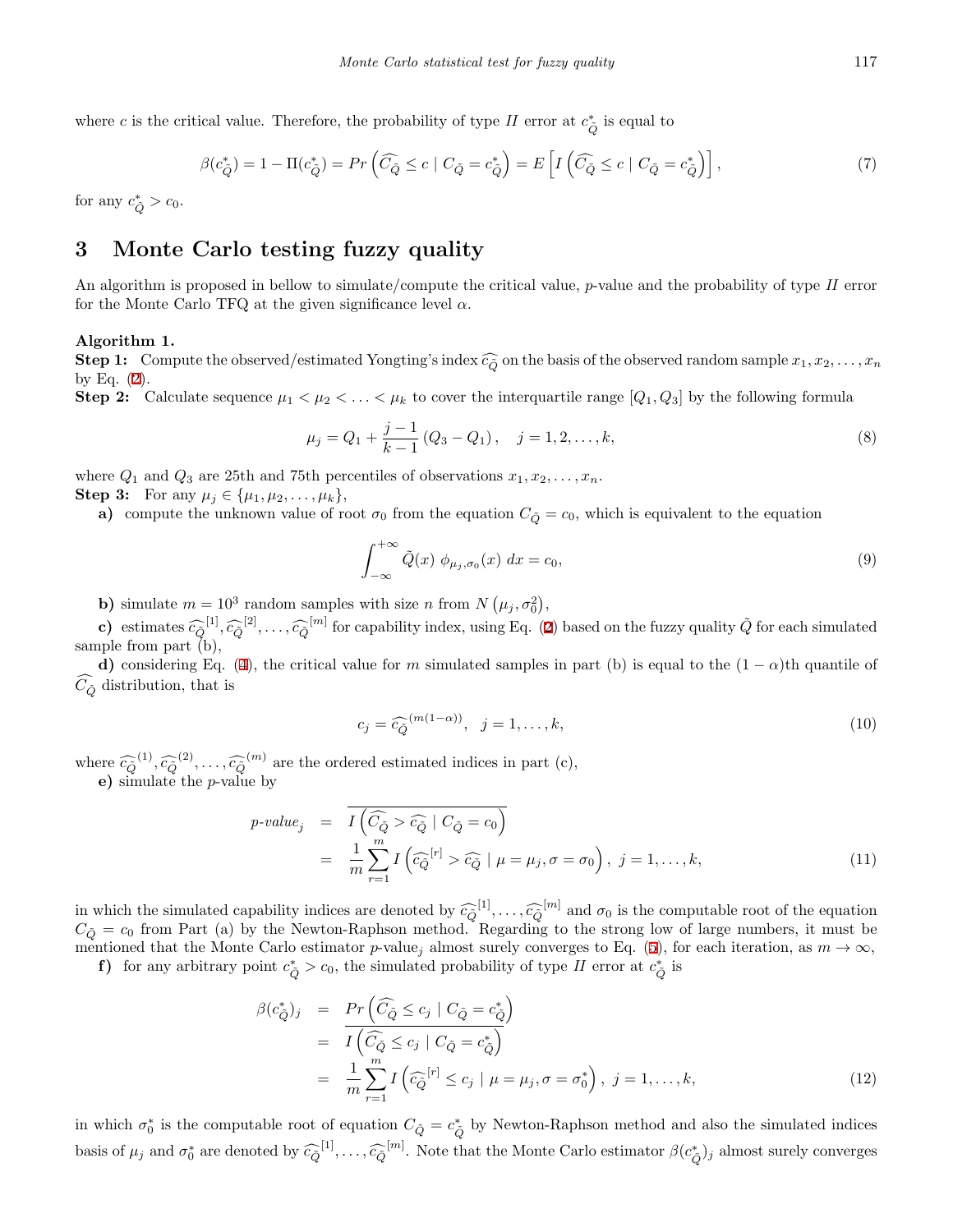to Eq. [\(7](#page-2-1)), as  $m \to \infty$ .

**Step 4:** Monte Carlo critical value in TFQ is equal to the average of *k* calculated critical values in Step 3 and therefore

$$
c = \frac{1}{k} \sum_{j=1}^{k} c_j.
$$
 (13)

**Step 5 (Decision rule):** The process is capable, that is, the null hypothesis is rejected at significance level  $\alpha$ , if  $\widehat{c_{\tilde{O}}} > c$ ; otherwise the process is incapable.

**Step 6 (***p***-value):** The Monte Carlo *p*-value in TFQ is equal to the average of *k* calculated *p*-values in iterations of Part (e), that is,

$$
\hat{p}\text{-}value = \frac{1}{k} \sum_{j=1}^{k} p\text{-}value_j.
$$
\n<sup>(14)</sup>

**Step 7 (Probability of type** *II* **error):** Finally, the Monte Carlo probability of type *II* error at  $c^*_{\tilde{Q}}$ , for any arbitrary point  $c^*_{\tilde{Q}} > c_0$ , is simulated in TFQ by the average of *k* calculated  $\beta$  in iterations of Part (f), i.e.

<span id="page-3-1"></span>
$$
\hat{\beta}(c_{\tilde{Q}}^*) = \frac{1}{k} \sum_{j=1}^k \beta(c_{\tilde{Q}}^*)_j.
$$
\n(15)

A real-world case study is presented in the next section to show the performance of Algorithm 1.

### **4 Case study**

Piston rings for a vehicle engine are produced in a forging process. Twenty-five samples, each of size five, are taken from the inside diameter length (in terms of a millimeter) [\[3](#page-9-6)]; see Figs. [1](#page-3-0) and [2.](#page-4-0) The degree of nonconformity was defined by Amirzadeh et. al [[1\]](#page-9-3) based on the trapezoidal fuzzy quality, and a fuzzy *p*-chart was proposed. It must be emphasized that all the programs and plots in this paper have been carried out with R software, and moreover the piston rings data are accessible by "qcc" package [[8\]](#page-9-7).



Figure 1: Box plots of 25 samples of piston rings in millimeter.

In continue, we are going to test the capability of a manufacturing process for the inside diameter measurement of the produced rings based on Yongting's index at significance level 0.01 by considering the trapezoidal fuzzy quality

<span id="page-3-0"></span>
$$
\tilde{Q}(x) = \begin{cases}\n\frac{x - 73.96}{0.03} & \text{if } 73.96 \leq x < 73.99, \\
1 & \text{if } 73.99 \leq x < 74.02, \\
\frac{74.03 - x}{0.01} & \text{if } 74.02 \leq x < 74.03, \\
0 & \text{elsewhere.}\n\end{cases}
$$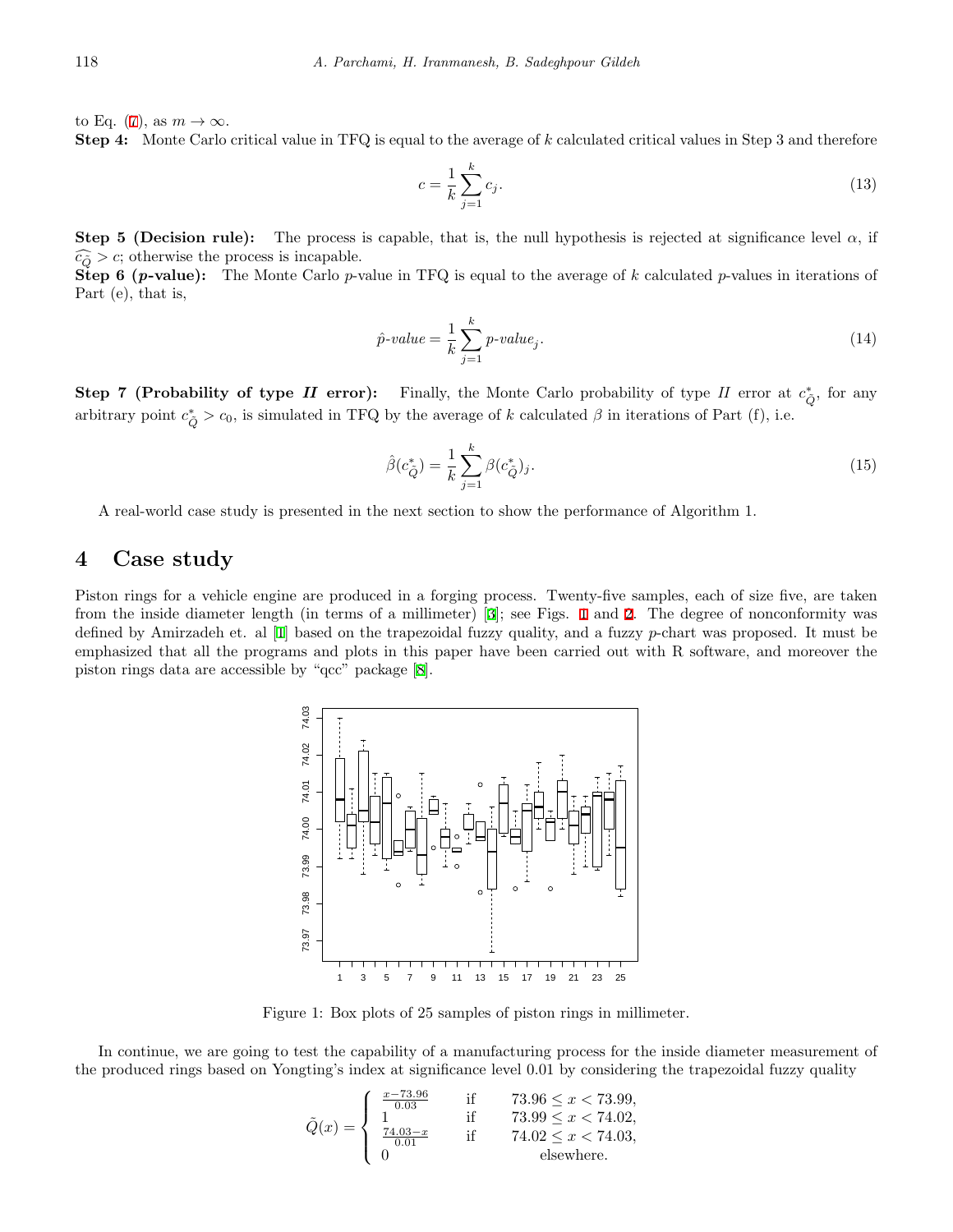

Figure 2: Histogram and kernel density estimation for 125 observed inside diameters.

The above membership function of the non-symmetric trapezoidal fuzzy quality is drawn in Fig. [3](#page-4-1), and also the degrees of conformity and nonconformity for each observation are denoted at the left and right sides of Fig. [3](#page-4-1), respectively.

<span id="page-4-0"></span>

Figure 3: Membership function of trapezoidal fuzzy quality *Q* and the related degree of nonconformity.

<span id="page-4-1"></span>

<span id="page-4-2"></span>Figure 4: Cullen and Frey graph of the observed inside diameters.

Monte Carlo simulation approach is considered in this study to test  $H_0$ :  $C_{\tilde{Q}} \leq 0.95$ , against  $H_1$ :  $C_{\tilde{Q}} > 0.95$ , based on the observed random sample  $x_1, \ldots, x_{125}$ . Shapiro-Wilk test strongly confirms the normality assumption of the observed data with  $p$ -value = 0.786. Furthermore, to determine data distribution for these data set, a common method can be used namely, the Cullen and Frey graph [[2\]](#page-9-8). It suggests the selection of a best fit for an unknown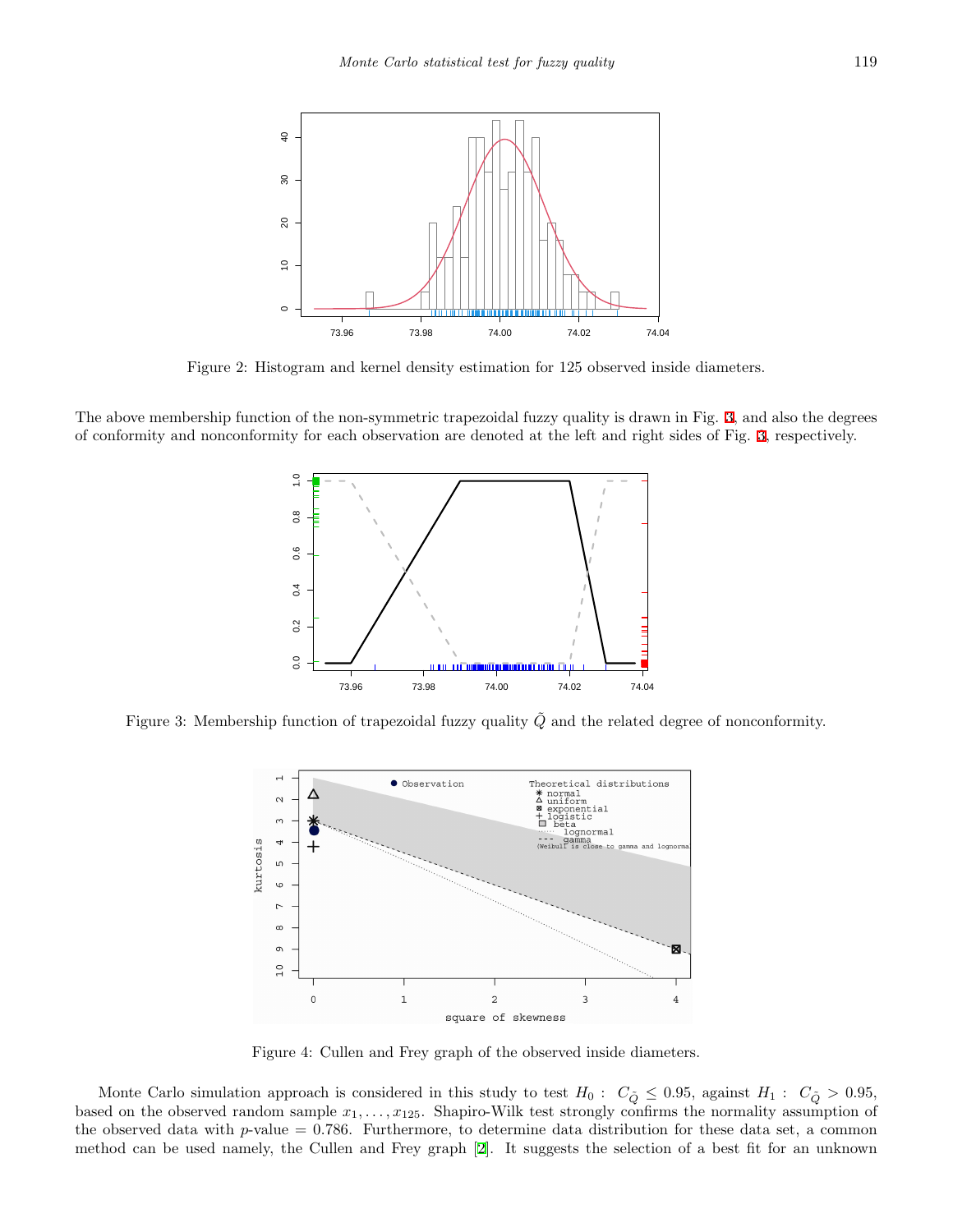distribution regarding to skewness level and kurtosis. On this graph, values for common distributions are shown to help in the model selection. Fig. [4](#page-4-2) shows the distribution of observation has a skewness of zero, which also normal, uniform, and logistic distribution have zero skewness, but the kurtosis of observation model is close to the normal distribution. Thus, by examining the skewness and kurtosis graph of the observed inside diameters of piston rings in Fig. [4,](#page-4-2) the normal distribution model is appropriate to fit the data. Therefore by Eq.  $(2)$  $(2)$  $(2)$ , the estimated Yongting's index is equal to

$$
\widehat{c}_{\widehat{Q}} = \int_{73.96}^{74.03} \tilde{Q}(x) \phi_{\hat{\mu}, \hat{\sigma}}(x) dx = 0.966,
$$

in which *ϕ* is the probability density function of standard normal distribution, and unknown mean and variance of normal random variable are estimable by  $\hat{\mu} = \bar{x} = 74.00118$  and  $\sigma^2 = s^2 = 0.01007^2$ , respectively. Hence,  $0.966 < c$  is the critical region of Monte Carlo TFQ at significance level  $\alpha = 0.01$ , in which the critical value must be simulated by using Algorithm 1. We did a simulation to compute the Monte Carlo critical value in TFQ, where the mean changes over the following sequence: 73.99400, 73.99633, 73.99867, 74.00100, 74.00333, 74.00567 and 74.00800.

Considering the membership function of the fuzzy quality, the unknown root  $\sigma_0$  in the equation  $\int \tilde{Q}(x) \phi_{\mu_j,\sigma_0}(x) dx =$ *c*<sup>0</sup> is computed for all seven possible cases by the Newton-Raphson method. Then, 1000 independent random samples are simulated from the normal distribution  $N(\mu, \sigma_0^2)$  for each case. For each simulated sample, we estimated Yongting's index using Eq. ([2](#page-1-1)). After ordering 1000 estimated capability indices, the 990th capability index is considered as the critical value for every seven possible cases. The left side graphs in Fig. [5](#page-5-0) were shown the curve  $h(\sigma_0) = C_{\tilde{O}} - c_0$  in first three iterations of Part (a) to compute its unknown root  $\sigma_0$ . Moreover, corresponding histogram of the simulated Yongting's index with  $\sigma_0$  is shown in the right side graphs of Fig. [5](#page-5-0) from Parts (a) in gray color, and also, histogram of the simulated Yongting's index with  $\sigma_0^*$  is shown in the right side graphs based on Part (f). The total average of seven captured critical values is equal to  $c = 0.973$ , which is considered as the Monte Carlo critical value of TFQ in this study.



<span id="page-5-0"></span>Figure 5: Left: Curve  $h(\sigma_0) = C_{\tilde{Q}} - c_0$  to compute its unknown root for first three iterations of Part (a). **Right:** Histograms of the simulated Yongting's index with  $\sigma_0$  and  $\sigma_0^*$  for first three iterations in parts (a) and (f), respectively.

By comparing  $\hat{c}_0$  = 0.966 and *c*, the null hypothesis cannot be rejected and so the process is determined as an incapable process at significance level 0.01. The results of the Monte Carlo simulation approach are summarized for every iterations in Table [1](#page-6-0) based on the considered trapezoidal fuzzy quality in this case study.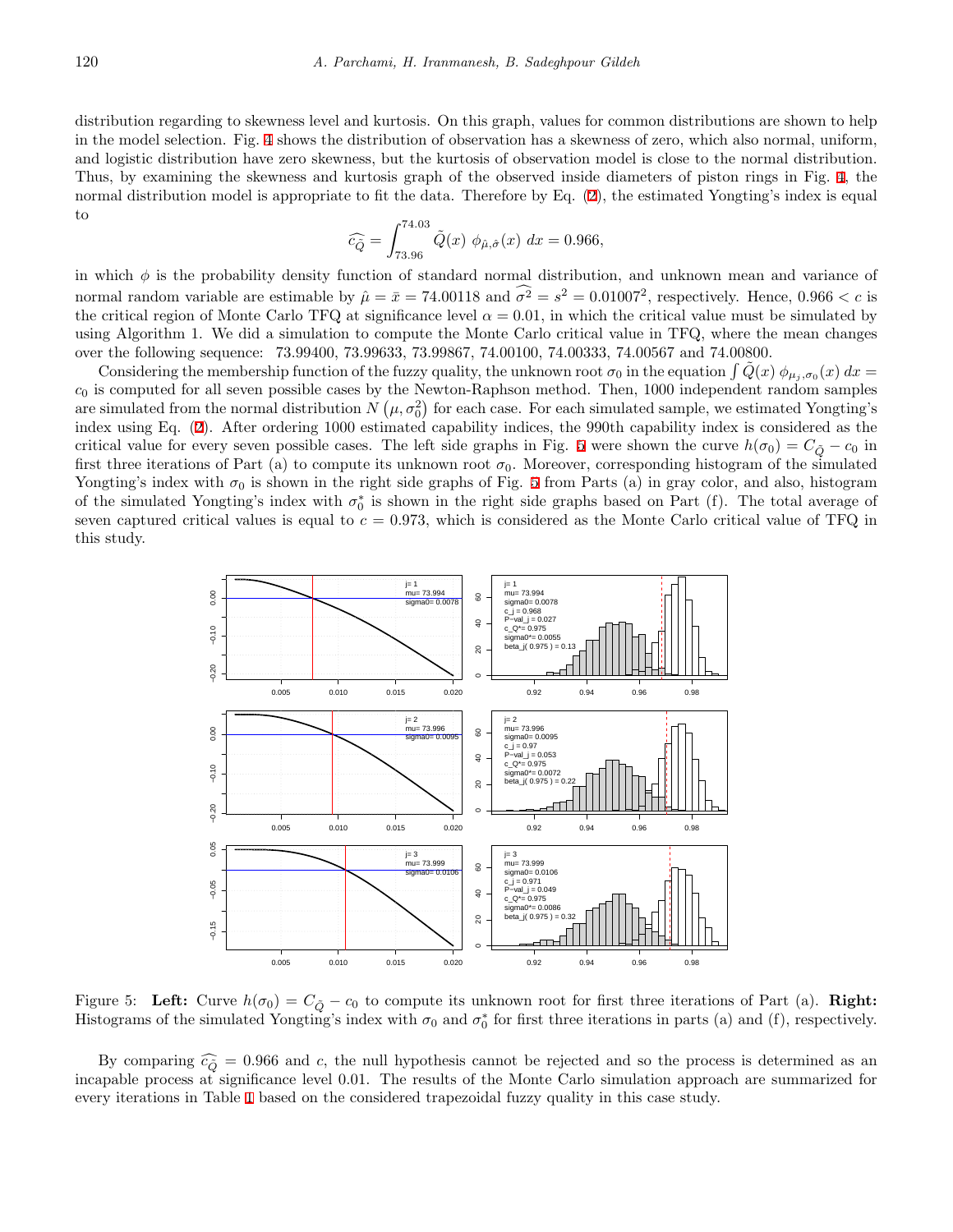|                           | $\jmath$       | $\mu_i$  | $\sigma_{0i}$ | $c_j$       | $p-value_i$                    | $\beta(c_{\tilde{O}}^*)_j$ |
|---------------------------|----------------|----------|---------------|-------------|--------------------------------|----------------------------|
| $\alpha = 0.01$           | 1              | 73.99400 | 0.0078        | 0.968       | 0.027                          | 0.132                      |
| $c_0 = 0.95$              | $\overline{2}$ | 73.99633 | 0.0095        | 0.970       | 0.053                          | 0.225                      |
| $c_{\tilde{O}}^* = 0.975$ | 3              | 73.99867 | 0.0106        | 0.971       | 0.049                          | 0.320                      |
|                           | 4              | 74.00100 | 0.0111        | 0.972       | 0.062                          | 0.357                      |
|                           | 5              | 74.00333 | 0.0111        | 0.975       | 0.079                          | 0.494                      |
|                           | 6              | 74.00567 | 0.0106        | 0.975       | 0.087                          | 0.515                      |
|                           | 7              | 74.00800 | 0.0097        | 0.975       | 0.097                          | 0.531                      |
|                           |                |          |               | $c = 0.973$ | $\hat{p}\text{-}value = 0.065$ | $\ddot{\beta}=0.368$       |
| $\alpha = 0.05$           | 1              | 73.99400 | 0.0086        | 0.956       | 0.002                          | 0.008                      |
| $c_0 = 0.94$              | $\overline{2}$ | 73.99633 | 0.0103        | 0.958       | 0.004                          | 0.008                      |
| $c_{\tilde{Q}}^* = 0.973$ | 3              | 73.99867 | 0.0113        | 0.958       | 0.005                          | 0.032                      |
|                           | 4              | 74.00100 | 0.0117        | 0.959       | 0.009                          | 0.045                      |
|                           | 5              | 74.00333 | 0.0117        | 0.961       | 0.016                          | 0.079                      |
|                           | 6              | 74.00567 | 0.0111        | 0.962       | 0.024                          | 0.103                      |
|                           | 7              | 74.00800 | 0.0102        | 0.962       | 0.025                          | 0.129                      |
|                           |                |          |               | $c = 0.959$ | $\hat{p}\text{-}value = 0.012$ | $\beta = 0.058$            |

<span id="page-6-0"></span>Table 1: Results of seven iterations in the Monte Carlo simulation based on the trapezoidal fuzzy quality at different significance levels 0*.*01 and 0*.*05.

Now, let us consider the following triangular fuzzy quality in TFQ (see Fig. [6](#page-6-1))

$$
\tilde{Q}_{\Delta}(x) = \begin{cases}\n\frac{x - 73.96}{0.045} & \text{if } 73.96 \le x < 74.005, \\
\frac{74.03 - x}{0.025} & \text{if } 74.005 \le x < 74.03, \\
0 & \text{elsewhere.}\n\end{cases}
$$

By considering the triangular fuzzy quality instead of the trapezoidal fuzzy quality, the estimated Yongting's capability index strictly decreases to  $\widehat{c_{\widehat{\mathcal{Q}}}} \leq 0.7665$ , so that the simpler quality test  $H_0: C_{\widehat{\mathcal{Q}}_0} \leq 0.72$ , versus  $H_1: C_{\widehat{\mathcal{Q}}_0} > 0.72$ by the Monte Carlo approach lead us to the critical value 0.748. Therefore, the null hypothesis rejected at significance level 0.05, by considering the triangular fuzzy quality  $Q_{\Delta}$ , and hence the process is capable at this level. Graphical information about first three iterations of Algorithm 1 is depicted in Fig. [7](#page-7-0) based on triangular fuzzy quality.

<span id="page-6-1"></span>

Figure 6: Membership function of the triangular fuzzy quality  $\tilde{Q}_\Delta$  and the related degree of nonconformity.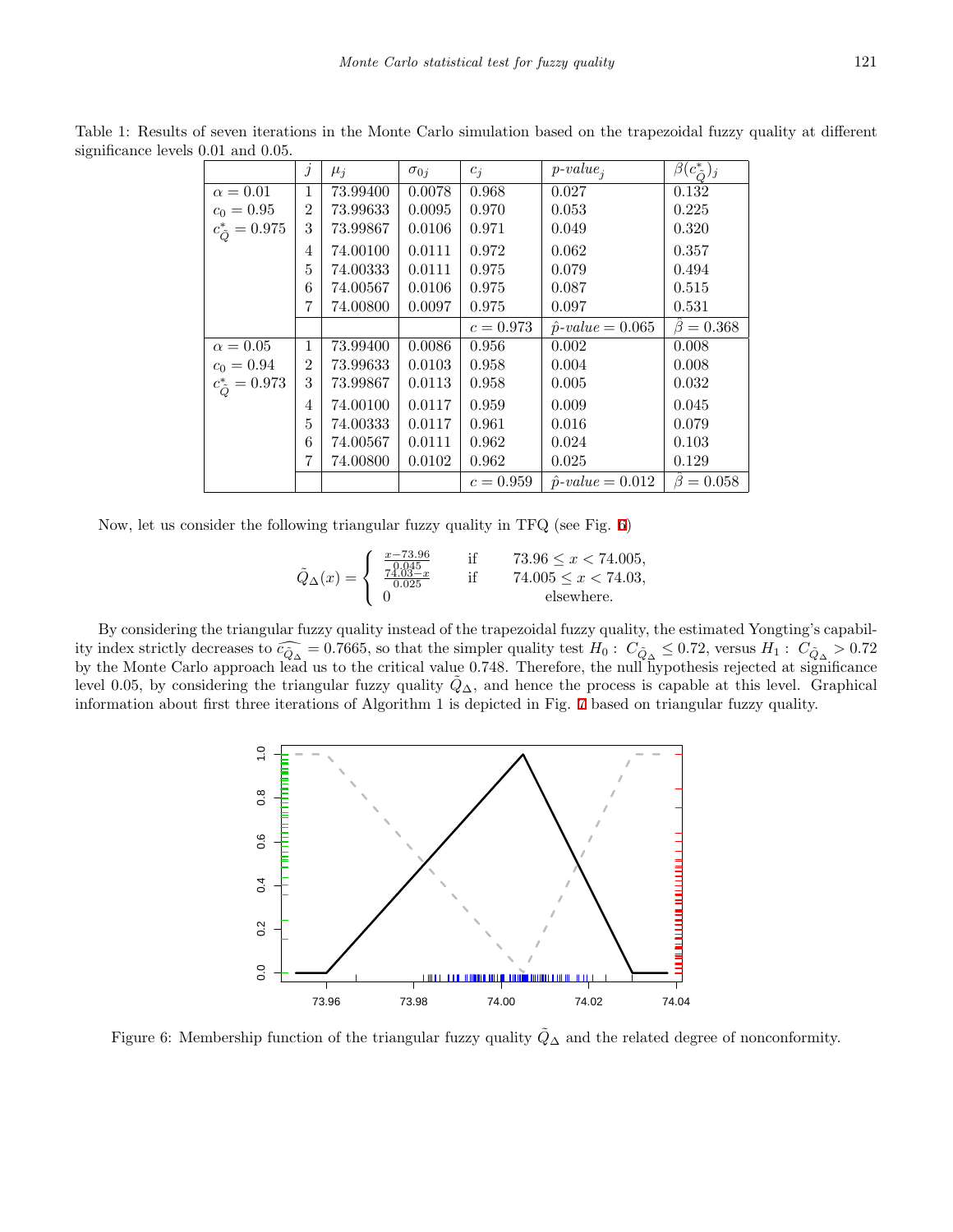

Figure 7: Left: Curve  $h(\sigma_0) = C_{\tilde{Q}_{\Delta}} - c_0$  to compute its unknown root  $\sigma_0$  for first three iterations of Part (a). Right: Histograms of the simulated Yongting's index with  $\sigma_0$  and  $\sigma_0^*$  for first three iterations in parts (a) and (f), respectively.

# **5 Comparison with traditional capability indices**

Traditional process capability indices  $C_p = \frac{USL - LSL}{6\sigma}$  and  $C_{pm} = \frac{USL - LSL}{6\sqrt{\sigma^2 + (\mu - T)}}$  $\frac{USL - LSL}{6\sqrt{\sigma^2 + (\mu - T)^2}}$  have many applications in industry, where *LSL* is the lower specification limit, *USL* is the upper specification limit, *T* is the target value and  $\sigma$  is the process standard deviation. In this section, we are going to test the quality of inside diameters of piston rings - by considering both crisp quality and fuzzy quality - on the basis of indices  $C_p$ ,  $C_{pm}$  and the Yongting's index  $C_{\tilde{O}}$  at different significance levels.

In quality test by  $C_p$ , the critical value based on the natural estimator  $\widehat{C_p} = \frac{USL - LSL}{6S}$  is equal to  $c_0 \sqrt{\frac{n-1}{\chi^2_{n-1,\alpha}}},$  in which  $c_0$  is the standard minimal criterion and  $\chi^2_{n-1,\alpha}$  is the lower  $\alpha$ -quantile of chi-square distribution with  $n-1$ degrees of freedom [\[6](#page-9-9)].

Also, the *p*-value for testing quality is equal to

<span id="page-7-0"></span>
$$
p\text{-value} = Pr\left(\widehat{C_p} > \widehat{c_p} \mid C_p = c_0\right) = Pr\left(\chi_{n-1}^2 < \frac{(n-1)c_0^2}{\widehat{c_p}^2}\right),\tag{16}
$$

where  $\hat{c}_p$  is the observed value of the index  $C_p$  based on  $x_1, \ldots, x_n$ . Furthermore, the probability of type *II* error at point  $c_p^*$  is equal to

$$
\beta(c_p^*) = Pr\left(\widehat{C_p} \le c \mid C_p = c_p^*\right) = 1 - Pr\left(\chi_{n-1}^2 < \frac{(n-1)c_p^{*2}}{c^2}\right),\tag{17}
$$

for any  $c_p^* > c_0$ . It must be mentioned that the critical value, the probability of type *II* error and the *p*-value for the crisp quality test by  $C_{pm}$  based on the natural estimator  $\widehat{C_{pm}} = \frac{USL - LSL}{6\sqrt{S^2 + (\bar{X} - I)}}$  $\frac{USL-LSL}{6\sqrt{S^2+(\bar{X}-T)^2}}$  were simulated by the Monte Carlo simulation approach similar to what was presented in Algorithm 1. Moreover, in testing crisp quality based on indices  $C_p$  and  $C_{pm}$ , specification  $LSL = 73.96$  and  $USL = 74.03$ , and also the target value  $T = 73.999$  were considered.

Regarding to the above discussion, four following quality tests were considered with various critical values in Table [2](#page-8-0) at different significance levels for inside diameters of piston rings: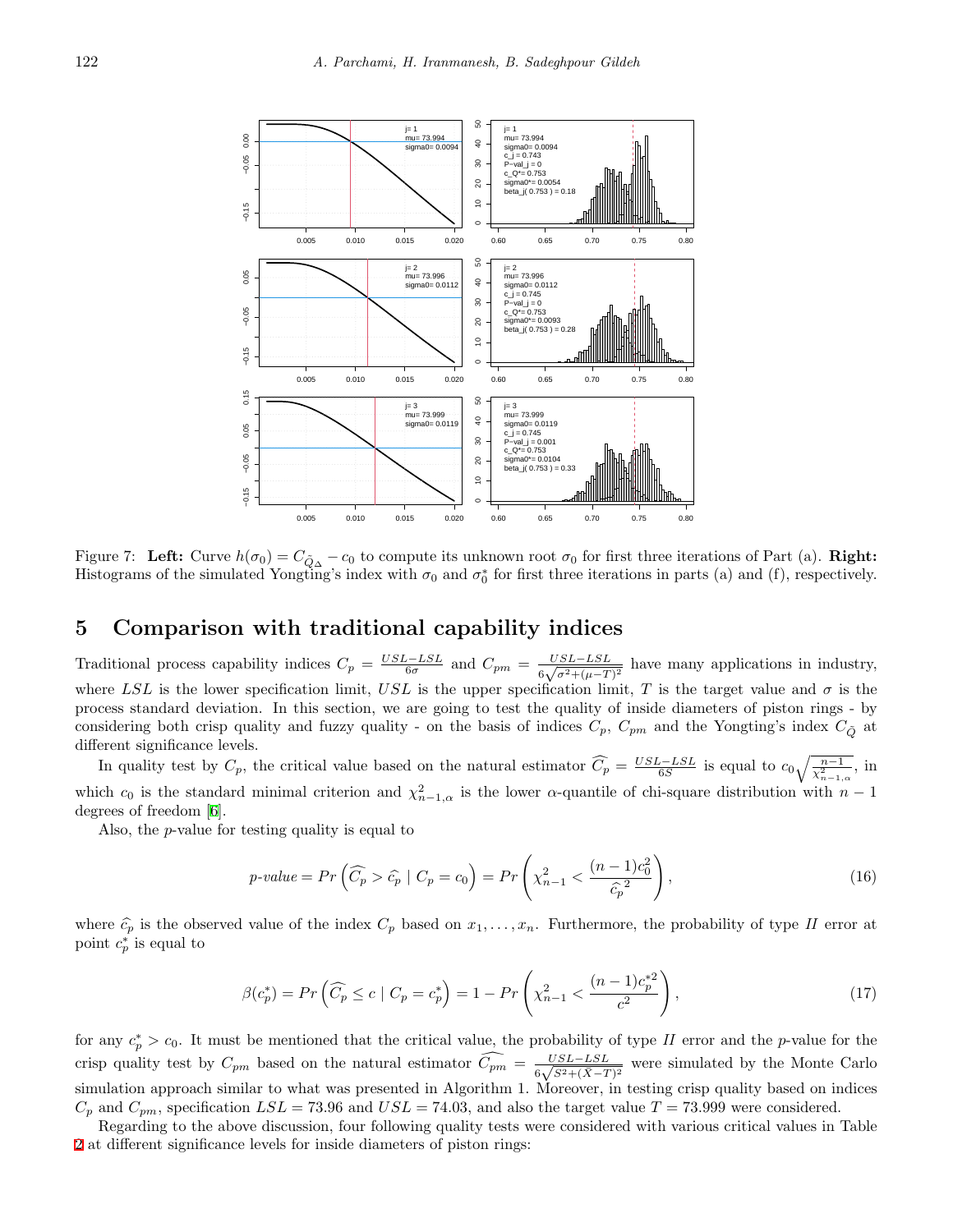- (1) testing the crisp quality based on  $C_p$ ,
- (2) testing the crisp quality based on  $C_{pm}$ ,
- (3) testing the trapezoidal fuzzy quality based on Yongting's index  $C_{\tilde{Q}}$ , and
- (4) testing the triangular fuzzy quality based on Yongting's index  $C_{\tilde{Q}_\Delta}$ .

For each case, the critical value, the *p*-value and the result of the quality test were computed/simulated in Table [2](#page-8-0) at significance levels 0.010, 0.025, 0.05 and 0.100. Furthermore, the Monte Carlo probability of type *II* error were simulated in Table [2](#page-8-0) by Eq. ([15\)](#page-3-1), for each quality test at three various points  $c^*_{\tilde{Q}}$ .

<span id="page-8-0"></span>

| Table 2: Results of several testing crisp quality and fuzzy quality for inside diameters of piston rings with various |  |  |  |  |  |  |  |  |  |  |  |  |  |  |  |  |  |
|-----------------------------------------------------------------------------------------------------------------------|--|--|--|--|--|--|--|--|--|--|--|--|--|--|--|--|--|
| critical values and significance levels.                                                                              |  |  |  |  |  |  |  |  |  |  |  |  |  |  |  |  |  |
|                                                                                                                       |  |  |  |  |  |  |  |  |  |  |  |  |  |  |  |  |  |